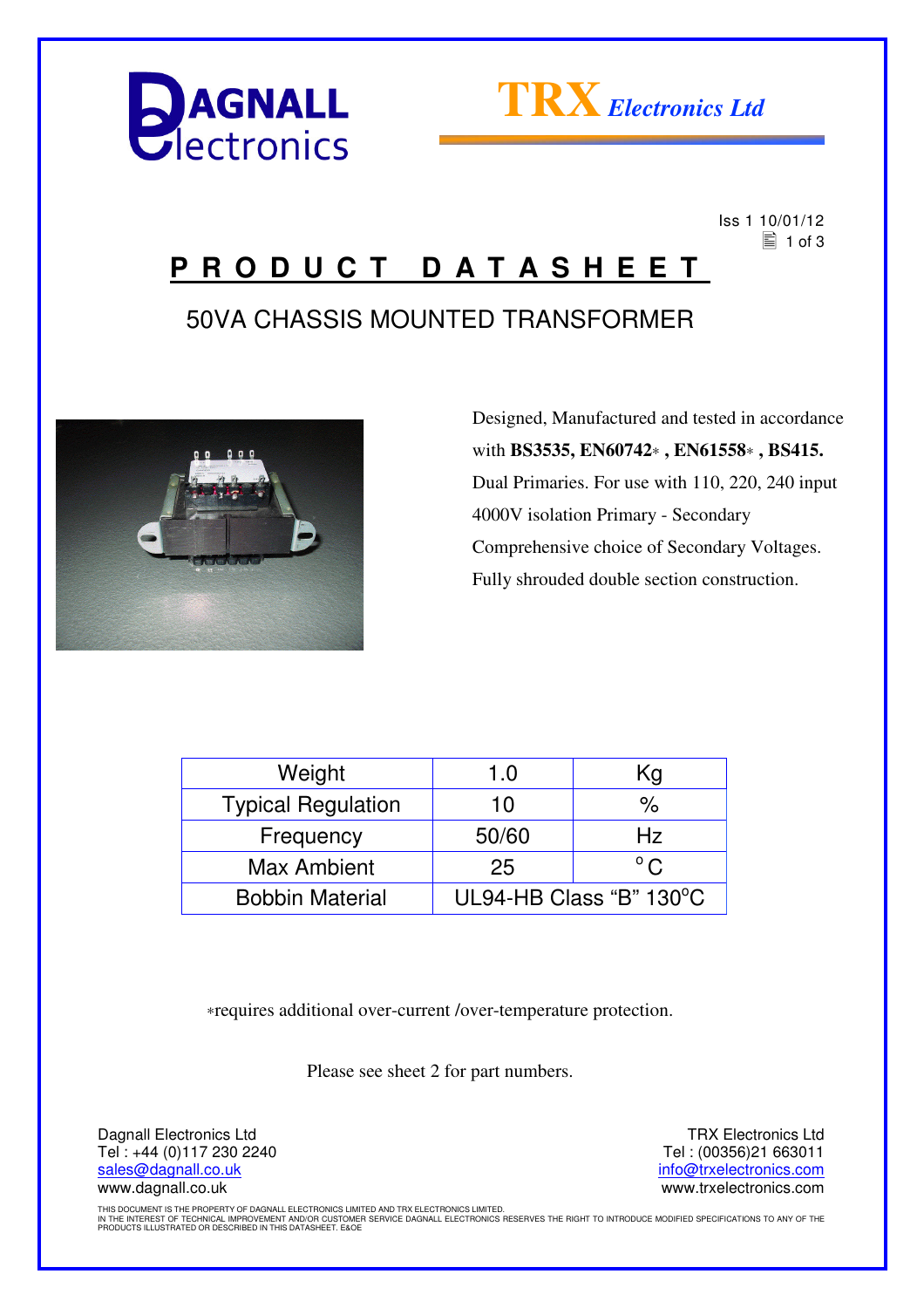



Iss 2 25/04/05  $\Box$  2 of 4

Part Numbers

| Part No           | Primary          | Secondary    | Recommended<br><b>Secondary Fuse</b> |
|-------------------|------------------|--------------|--------------------------------------|
| D <sub>3657</sub> | 0-110 0-110-130V | $4.5 + 4.5V$ | 5.0AT                                |
| D3658             | 0-110 0-110-130V | $6+6V$       | 4.0AT                                |
| D <sub>3659</sub> | 0-110 0-110-130V | $9 + 9V$     | 2.5AT                                |
| D3660             | 0-110 0-110-130V | 10V          | 5.0AT                                |
| D3661             | 0-110 0-110-130V | $12 + 12V$   | 2.0AT                                |
| D3662             | 0-110 0-110-130V | $15 + 15V$   | 1.60AT                               |
| D3663             | 0-110 0-110-130V | $18 + 18V$   | 1.5AT                                |
| D3664             | 0-110 0-110-130V | $20+20V$     | 1.25AT                               |
| D3665             | 0-110 0-110-130V | $24 + 24V$   | 1.00AT                               |
|                   |                  |              |                                      |

Please see sheets 3 and 4 for dimensions, pin outs and connection information.

Dagnall Electronics Ltd Tel : +44 (0)117 230 2240 sales@dagnall.co.uk www.dagnall.co.uk

TRX Electronics Ltd Tel : (00356)21 663011 info@trxelectronics.com www.trxelectronics.com

THIS DOCUMENT IS THE PROPERTY OF DAGNALL ELECTRONICS LIMITED AND TRX ELECTRONICS LIMITED.<br>IN THE INTEREST OF TECHNICAL IMPROVEMENT AND/OR CUSTOMER SERVICE DAGNALL ELECTRONICS RESERVES THE RIGHT TO INTRODUCE MODIFIED SPECIF PRODUCTS ILLUSTRATED OR DESCRIBED IN THIS DATASHEET. E&OE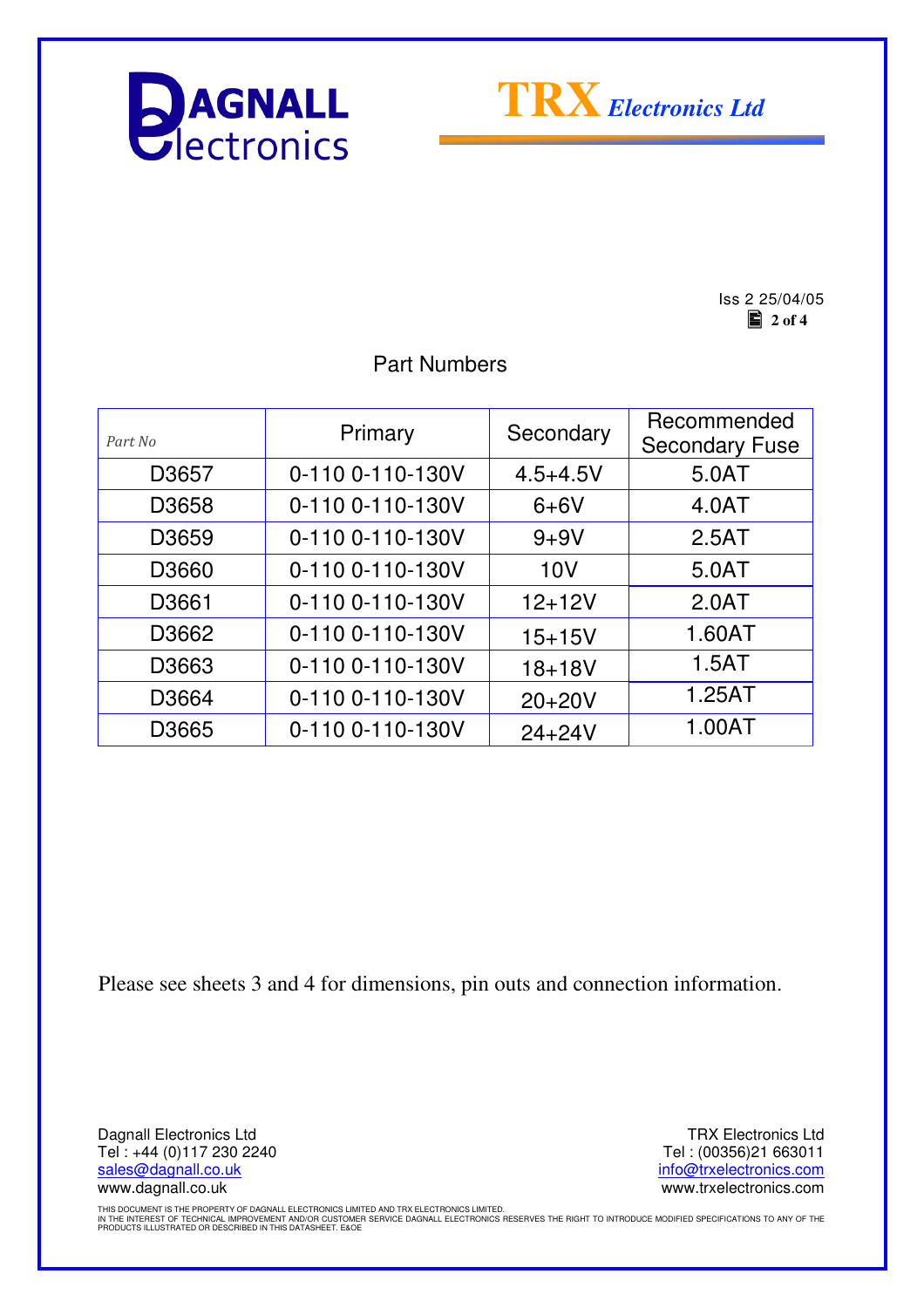



# PRODUCT DATASHEET

#### **50VA CHASSIS MOUNTED TRANSFORMER**



www.dagnall.co.uk

Tel: (00356)21 663011 info@trxelectronics.com www.trxelectronics.com

THIS DOCUMENT IS THE PROPERTY OF DAGNALL ELECTRONICS LIMITED AND TRX ELECTRONICS LIMITED.IN THE INTEREST OF TECHNICAL IMPROVEMENT AND/OR CUSTOMER SERVICE DAGNALL ELECTRONICS RESERVES THE RIGHT TO INTRODUCE MODIFIED SPECIFICATIONS TO ANY OF THE PRODUCTS ILLUSTRATED OR DESCRIBED IN THIS DATASHEET.<br>E&OE